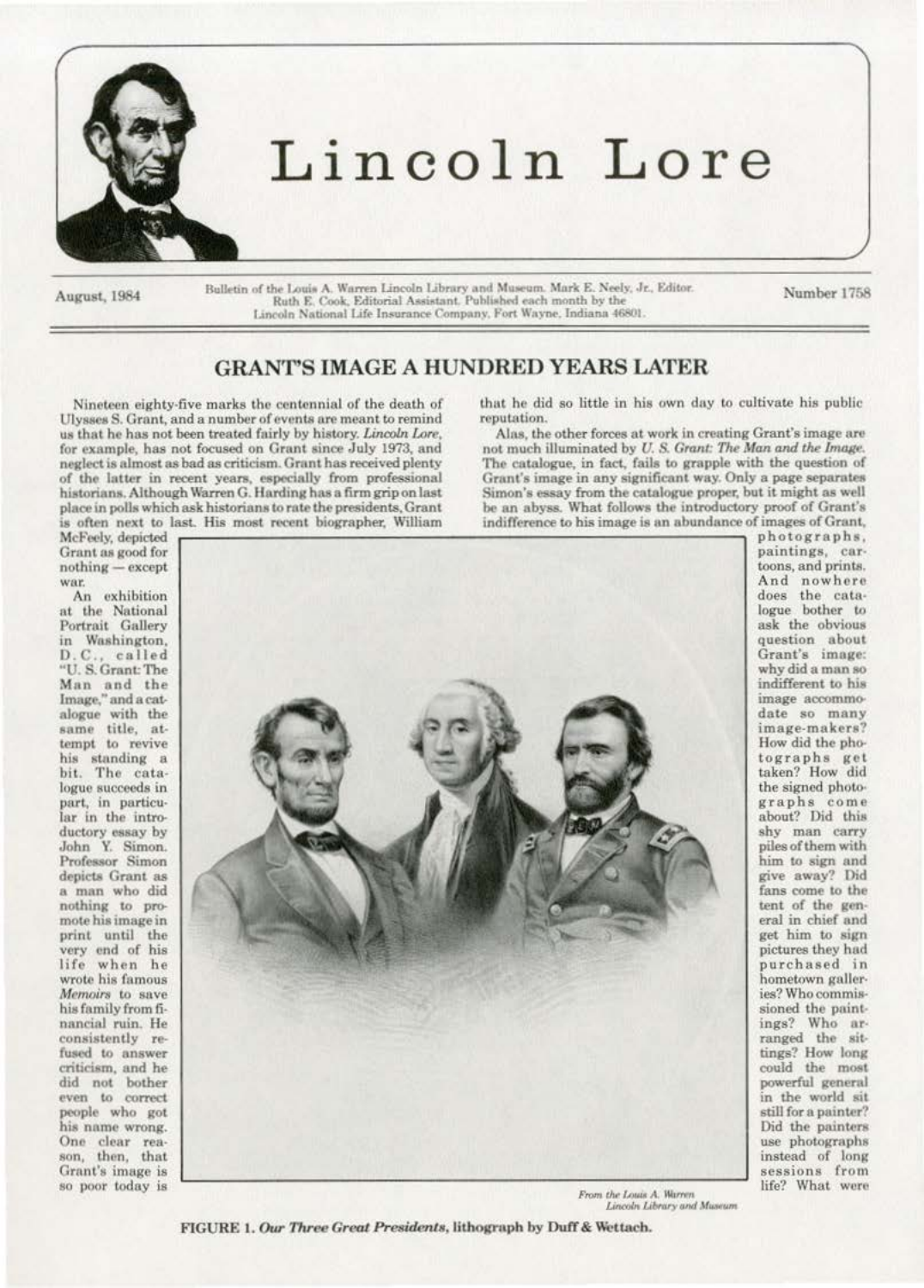

*From the Louis A. Warren*<br>*Lincoln Library and Museum* 

#### FIGURE 2. *Columbia's noblest Sons*, lithographed by Kimmel & Forster.

#### the paintings for?

These are all tough questions which the documentary record often fails to answer. No one could fairly fault the catalogue for not finding the answers, but not asking the questions seems unforgivable. And they are not consistently asked of the works exhibited in the catalogue. Some examples will perhaps prove **the point..** 

A signed carte-de-visite photograph of Grant has as its accompanying text merely a piece of a bland biographical sketch of the general. Nothing is said about the photograph's origins or the circumstances of the signing.

A lithograph depicting the surrender at Appomattox, published by Major and Knapp in 1867, has a genuinely useful text which explains several curious details in the print. The lithograph erroneously shows General Wesley Merritt copying the surrender terms in ink, a task actually performed by Colonel Ely S. Parker. And Grant's face looks very curious because in copying the likeness from a photograph the artist reversed the image so that Grant's left eye, markedly lower than his right, **becomes the higher one. That the print was commissioned by** the man who owned the house where the surrender took place, the man who owned the house where the surrender took place, that he was strapped for cash and desperately needed somehow to capitalize on the fame of the event., and that the enterprise failed - these facts about the lithograph are nowhere noted despite being readily available in a National Park Service pamphlet of mass distribution. If the Appomattox print 11lustrated in the catalogue was not chosen from the many lithographs depicting the surrender because the print's history could be clearly explained, then why was it chosen?

John Sartain's mezzotint engraving of *CenL Grant* & *Hi;;*  **Family, also one of several depictions of a popular group scene, reocivcs similar treatment. The text tells the reader who the**  family members were and what their future occupations were. It does not tell us why the print exists. It does not explain the



Lincoln Library and Museum

FIGURE 3. *The Preservers of Our Union*, lithograph by Kimmel & Forster.



 $From the Louis A. Warren$ Lincoln Library and Museum

#### FIGURE 4. The Council of War, lithograph by Peter **Kramer.**

origins of the painting on whieh the print was based. It does not **speculate on the symbolic importance of such pictures in an age**  which revered the family.

**It is, admittedly, a lot easier to criticize than to create. And**  the ultimate blame for the shortcomings of the catalogue does not rest with the National Portrait Gallery or the author or the **axhibition's other sponsors. The ultimate blame rests with the**  genre. Catalogues tend to be too quickly written for inflexible deadlines (the opening of the exhibit) by persons with too many **other administrative responsibilities to gwe proper attention to writing and research. The purpose of such volumes seems never**  to be clear. Are visitors supposed to carry them around the exhibition itself as guides? If so, then they need not duplicate the information in the labels on the gallery walls. Are they check lists for collectors? If so, then they ought to explain their criteria **for selection more carefully, that is, whether the images**  constitute the first, the last, the best, the only, or the most representative. Are they scholarly contributions to art history? If so, then they ought not to include, as catalogues for exhibitions **on historical figures so often do, routine summaries of the**  biography of the subject. Are they mere souvenirs? If so, then could they not be less expensively produced? The fact is that the so without a clear sense of their purpose - beyond having them ready for the opening of the exhibition.

What, then, of creating instead of criticizing? By looking at prints whieh featured Grant and Abraham Lincoln, one can  $g$ limpse the rich possibilities that lie in the nineteenth century's **popular 1mages.** 

Like Cavour and Garibaldi in Italy, Abraham Lincoln and Ulysses S. Grant together became inseparable from the idea of American nationhood. Lincoln held the premier symbolic position by virtue of being president and thereby Grant's **superior in the chain or command. Nor did Grant's biography** 



**J.'rom** *tJv* **l.ou4 A. M&nm Lincoln Library and Museum** 

FIGURE 5. *Cranl. and ffis Family,* engraving by William Sartain.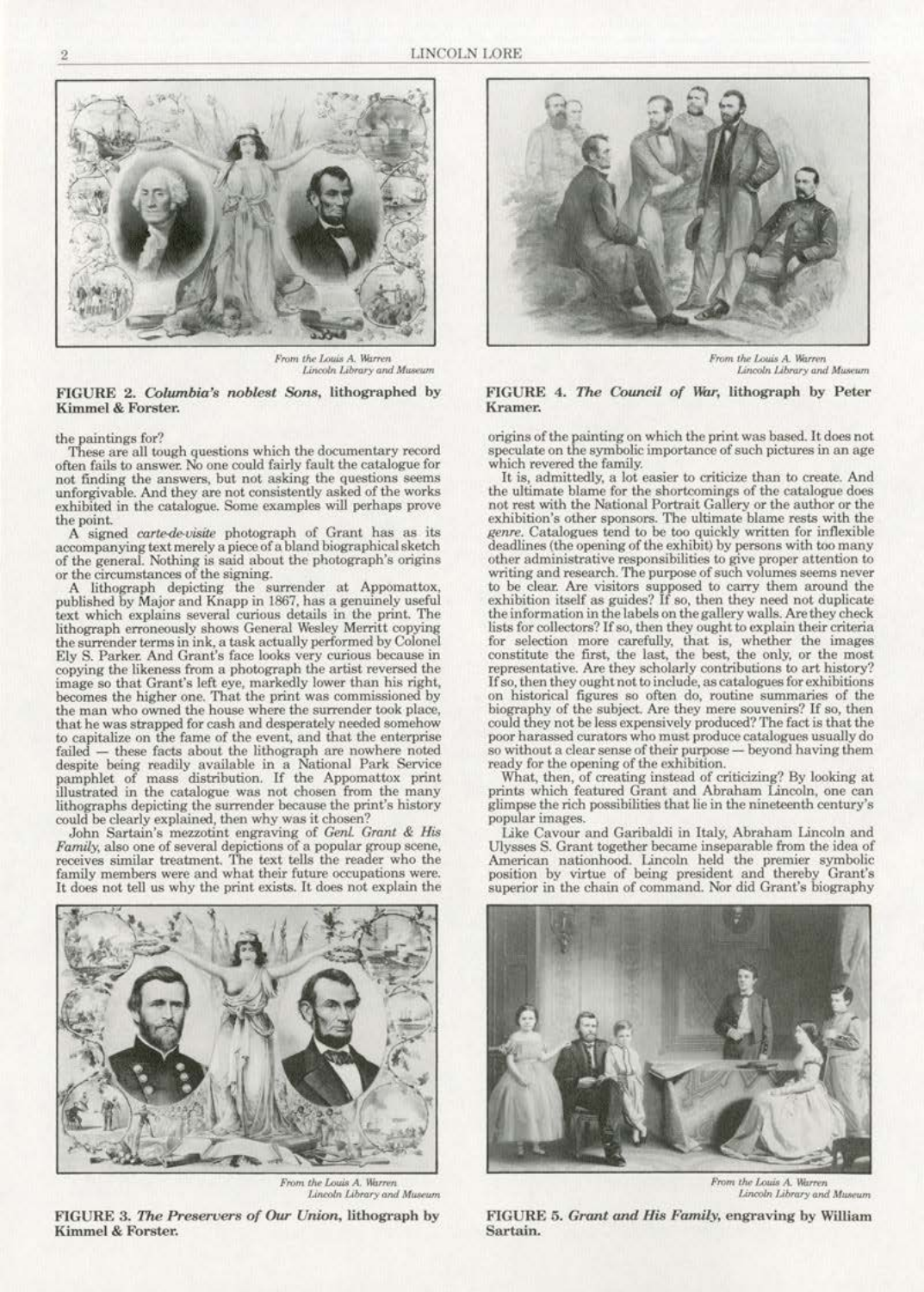

*11- Prom the Louis A. Warren*<br>*Lincoln Library and Museum* 

FIGURE 6. *Gen. U. S. Grant*, engraving by William E. MarshalL

in 1865 contain anything which equalled the Emancipation Proclamation or Linooln's martyrdom. The lieutenant general was nevertheless o hero of tremendous popularity, widely

**regarded as a saviour of the Union and for many good reasons**  closely associated in the American mind with the works of Abraham Lincoln.<br>In pictorial presentations Lincoln's fame rubbed off on Grant.

In pictorial presentations Lincoln's fame rubbed off on Grant, as the saying goes. Kimmel & Forster's lithographs provide vivid proof of this. Columbia's noblest Sons (Figure 2), published in New York by Manson Lang and copyrighted by Henry and William Vought in 1865, associated Lincoln with George Washington. The *Preservers of Our Union* (Figure 3), copyrighted and published as well as lithographed by Kimmel & Forster in 1865, substituted Grant's portrait for Washington's, altered the vignetted events on the margins, and allowed Columbia's neckline to dip daringly. As early as 1865, then, Grant's image seemed destined to close **iconographic association not only with Lincoln but also with**  Washington.

Sometimes the printmakers altered the viewer's focus by changing the title of the print, Peter Kramer's lithograph of an imaginary conference of President Lincoln with Generals Grant, William T. Sherman, Philip Sheridan, and others was called *Lincoln and His Generals* when printed by Alphonse Brett and published by Jones & Clark in New York and C. A. Asp in Boston. When N. P. Beers copyrighted the same lithograph in changing the title to *The Council of War* (Figure 4) and adding as a subtitle in bold print "I Propose to Fight It Out on This Line if It Thkes All Summer'' along with a facsimile signature of U. S. Grant. Thus shared fame could be tilted to favor one figure or the other.

Lincoln receded far into the background in William Sartain's Grant and *His Family* (Figure 5), a mezzotint engraving published by Bradley & Co., in Philadelphia in 1867. Lincoln had been portrayed in the bosom of his family with similarly reassuring appeal only after his death in 1865. Grant's image benefited from depiction as a good family man when he was a presidential hopeful in 1867 and a candidate in 1868 and 1872. Such pictures must have played a role in defusing traditional American fears that men on horseback might become Caesars or Bonapartes in the political realm. Grant still wore his military<br>uniform in Sartain's print, but the portrait of Lincoln shown on<br>Grant's wall in the print constituted a promise of greatness in civil affairs.

Grant's image may have been boosted for the nineteenthcentury print buyer as well by tacit stylistic comparison with Lincoln. William Edgar Marshall's large engraving of Abraham Lincoln, published in 1868, proved to be immensely popular;



FIGURE 7. *General Grant at the Tomb of Abraham Lincoln.*